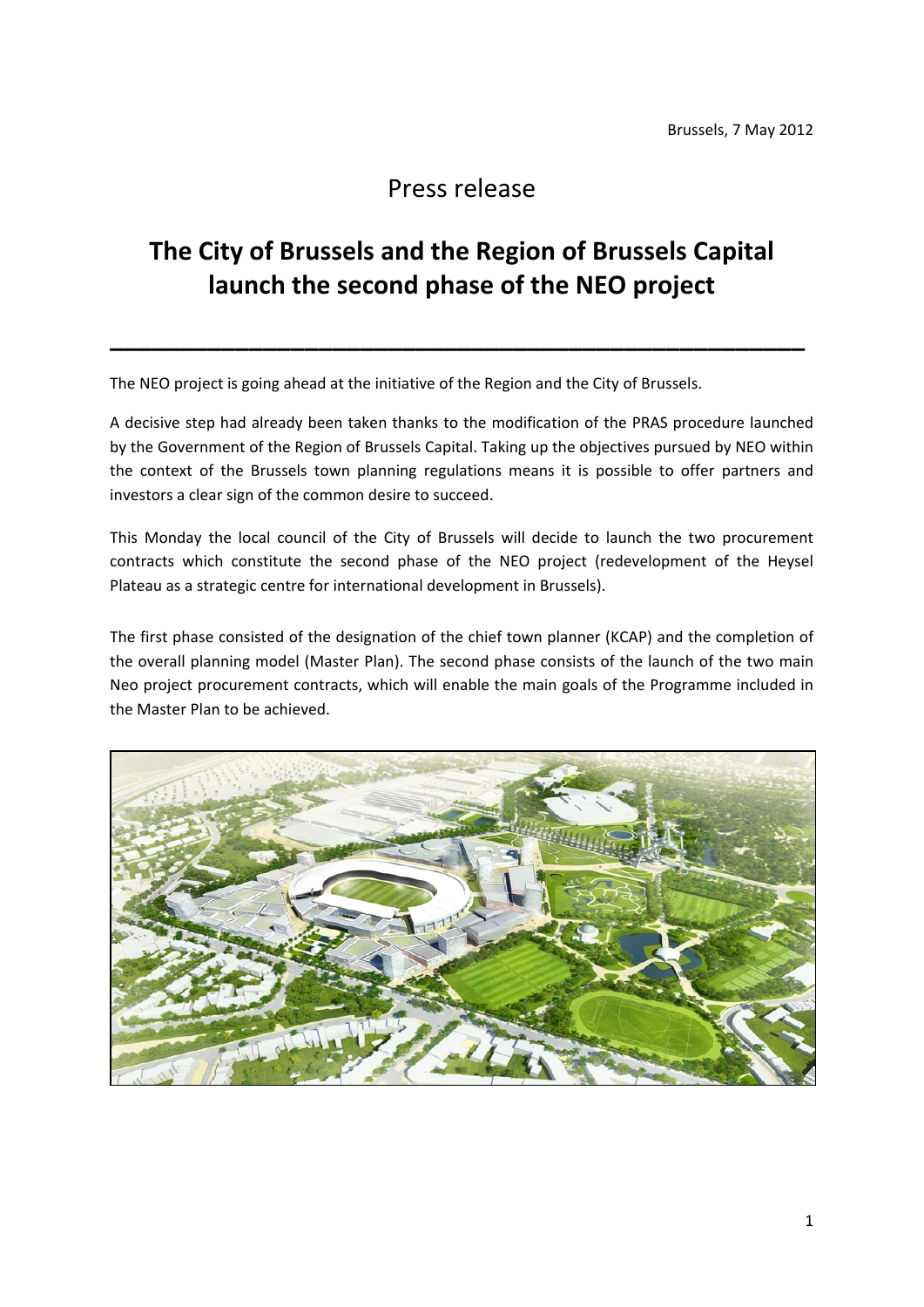**NEO represents a new redevelopment and architectural ambition which will turn the Heysel plateau into an urban hub of international visibility, a real showcase for the Capital of Europe, an economic centre and a major tourist attraction. As the project gets underway no less than 3 000 jobs will be created.**

**This final phase of the Project demonstrates the Region and City of Brussels' desire to transform the disparate site of the Heysel plateau into something really special.** 

 $\triangleright$  To recap, this programme envisages the development of the following facilities on the site of the Heysel:

•A convention centre: 5.000 ‐ seat conference hall and smaller annexed rooms;

•A top class hotel complex;

•A shopping centre: up to 72.000 m² GLA with the accompanying catering facilities;

•A recreation and leisure hub: something for tourists and sports facilities for everyone (amenities of general interest or for public use);

•A housing complex;

•Administrative areas in keeping with the site, limited to 20.000m² GLA.

▶ NEO is consciously committed to a policy of sustainable development. Socially, economically and ecologically.

Socially, NEO responds to the needs of living together and the demographic challenge.

Economically, the construction of the conference centre will mean Brussels can welcome thousands of congress‐goers and will reinforce the city's international character. Tourism, the provision of leisure and green spaces for Brussels inhabitants, but also the quality of life in the whole district will benefit hugely. The shopping centre fits in with this dynamic.

Ecologically, NEO sees itself as a model. Its accessibility is streets ahead of other projects. It already benefits from an exemplary public transport system, which will be further improved, meaning that mobility will be greatly optimised.

Buildings will meet the most stringent energy and environmental norms. Ingenious systems will be put in place for the reuse of energy and water. Water absorbent surfaces will mean that the whole area will be greener.

New infrastructures resulting from NEO will be directly connected to the Brussels underground system. This will enable rapid access to the European rail networks ‐Thalys and ICE‐ and to Brussels